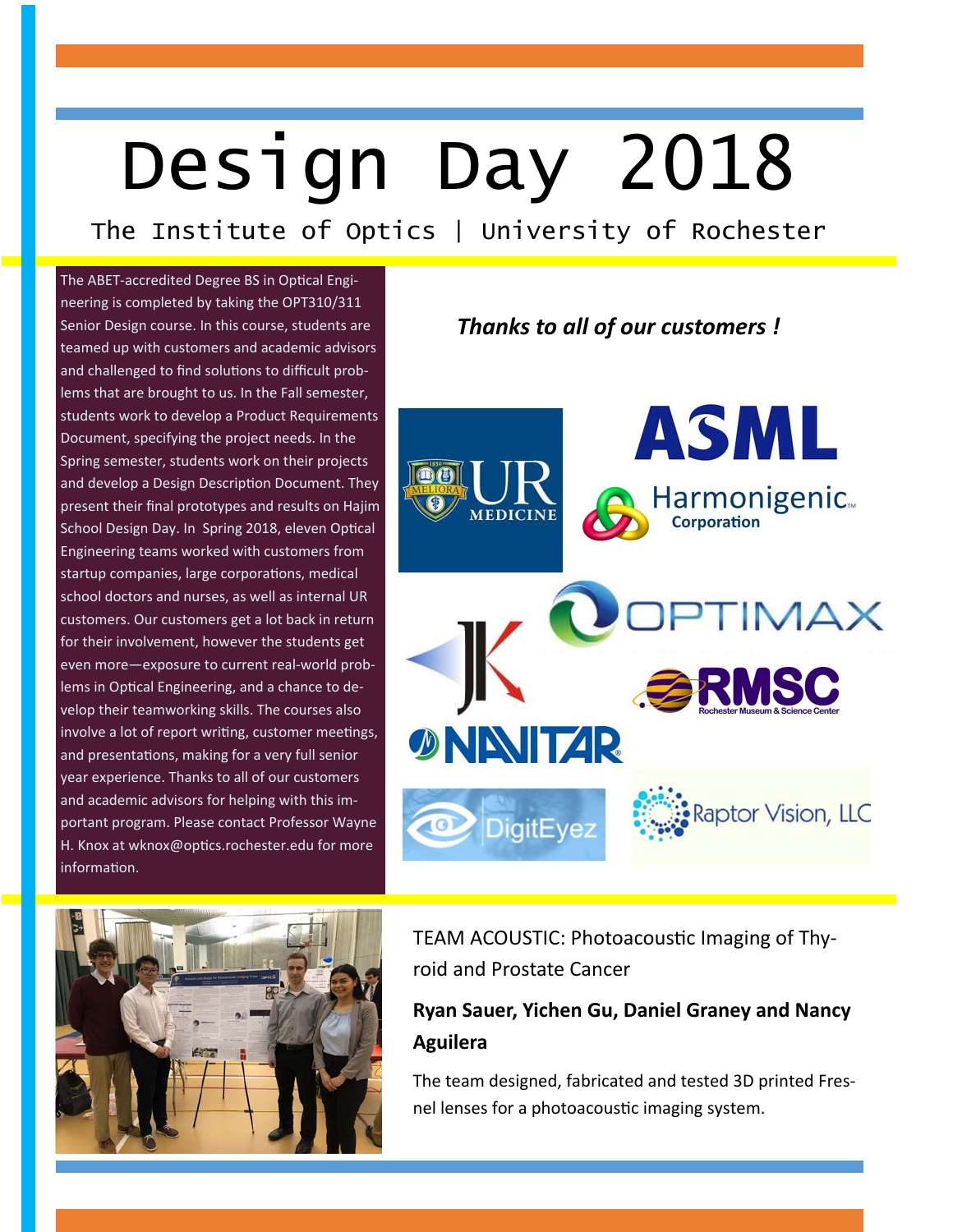







TEAM CANCER: Optimization of Second Harmonic Generation for Breast Cancer Detection (Customer Harmonigenic)

#### **Yuanchao Wang, Jordan Rabinowitz, Ava Hurlock Customer Dr. Robert Hill and James Emery**

The team tested and optimized a system in order to significantly enhance SHG images in breast cancer tissue biopsy slides, enhancing ability to predict metastatic cancer.

TEAM COHERENCE: Instrument for measuring the coherence length of sources (Customer ASML)

#### **Lei Ding, Pelligrino Conte and Maxwell Wolfson**

The team designed, built and tested a prototype optical interferometer to measure coherence length of laser sources that are used in a lithography system mask aligner

TEAM FILMS: System to measure the thickness of silicon dioxide films for semiconductor fabrication (Customer J. Krushwitz/RIT)

#### **Diana Magana, Yang Deng and Zheng Tan**

The team designed, fabricated and tested an optical system for precise (1 nm) measurements of oxide layers on silicon wafers

TEAM MONOLITH: Model for Mid-Spatial Frequency Fabrication Error (Customer Optimax)

## **Wooyoun Kim, David Lippman, Kevin Kuyk and MaƩ Page**

The team created a new model for mid-spatial frequency error in free-form fabricated monolithic telescopes and compared their model results to lab testing of surface roughness and imaging quality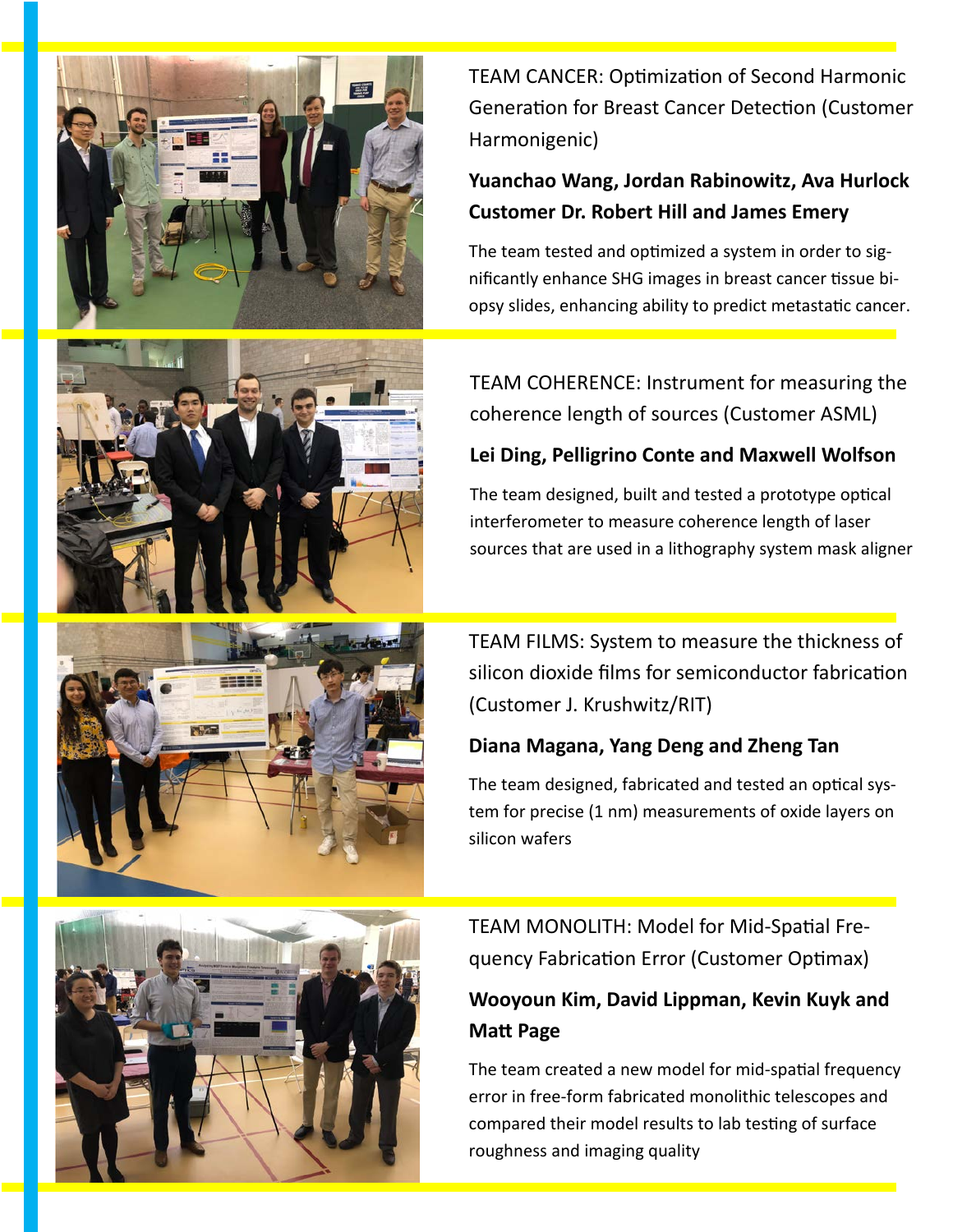







TEAM PLENO: Image processing for a plenoptic imaging system (Customer Navitar)

## **Xiaojing Huang, Wen Zhou, Stephen Watson and Weichen Yao, Customer Julian Goldstein**

The team created a new methodology for processing images created by a plenoptic imaging system for high speed inspection of integrated circuits

TEAM RMSC: "Invisible Glass" model for museum exhibit (Customer RMSC)

#### **Stephen Chess, Haley Knapp and Zilong Li**

The team created a prototype for a new exhibit at the Rochester Museum and Science Center that demonstrates index matching and simulates antireflection coatings

TEAM TB: Optical detection of skin bumps in tuberculosis testing (Customer RN Torres)

# **Yubai Coco Yang, Rebecca Silver, Sze Wah Lee and Madilyn Beckman**

The team created a prototype optical instrument for measuring surface topography of skin bumps that are produced by injection of PPD for tuberculosis testing

TEAM TRAINER: Model for Surgical Training Utilizing Near Infrared Light (Customer UR Urology)

# **Nora Lane, Chih-Hsuan Tsao, Katherine Armstrong and Joseph Kelly**

The team created and demonstrated the feasibility of a new training device for training surgeons that replaces X-Ray fluoroscopy with safe near-infrared light imaging through scattering media